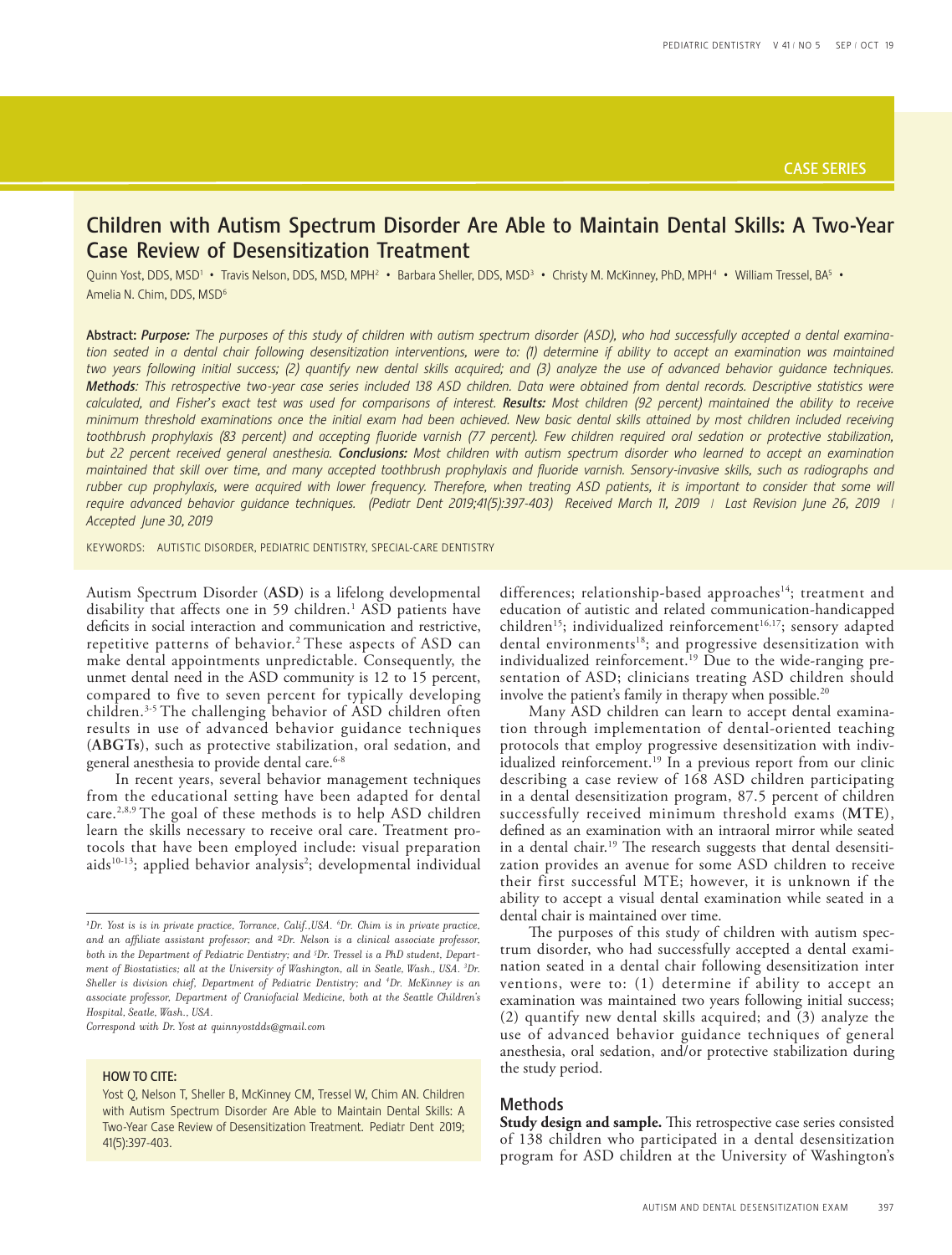Center for Pediatric Dentistry between January 2012 and January 2017. All children with a diagnosis of ASD who attended the university clinic during this time had the ability to participate in the autism desensitization program. Our initial desensitization study assessed a group of 168 children who were enrolled in the program.19 The present study followed-up on the initial investigation, assessing 138 of the original 168 children who had completed an MTE. The records for children who had achieved an MTE were reviewed for the two-year period following their initial successful exam. Criteria for inclusion were: (a) ASD diagnosis by a physician; (b) four to 21 years old; (c) completed parent questionnaire prior to initial dental visit; (d) successful initial MTE, defined as an examination with an intraoral mirror while seated in a dental chair; and (e) continued attending dental appointments at the study clinic during the two-year period following a child's initial MTE. Subjects with incomplete chart entries and patients who did not attend dental visits at the study clinic within the two-year period following their initial MTE were excluded. This chart review study was approved by the institutional review board at the University of Washington.

**Collection and analyses of data.** Subjects in the study and the dental desensitization program at the clinic have been described in previous reports.<sup>14,19</sup> All subjects had: an initial 34-item preappointment parent questionnaire describing the child's behavioral characteristics, self-care abilities, and communication skills; behavior ratings for several aspects of all desensitization visits assigned by the dentist who performed the care (from a score of one, equating to "completely unable," to a score of five, equating to "able without difficulty"); and achieved successful MTE, defined as the child received a dental examination with a mouth mirror while seated in a dental chair with a behavior score of three ("able with moderate difficulty") or higher.

The present study added to the information collected about these patients. For each follow-up visit after the initial MTE, the authors conducted a detailed chart abstraction to determine: (1) the child's ability to accept an MTE (yes/no); (2) the child's ability to complete any additional diagnostic, preventive, or restorative dental procedures with a score of three or greater or a + or ++ using the Frankl behavior scale (new dental skills measured included toothbrush prophylaxis, rubber cup prophylaxis, dental scaling, fluoride varnish application, panoramic radiograph, intraoral radiographs, sealants, other preventive care, and restorative dental treatment); (3) use of general anesthesia (**GA**), oral sedation, and protective stabilization; (4) the total number of visits to the study clinic after achieving an MTE; and (5) whether each child was able to receive an MTE at the final visit in the two-year period following the initial MTE.

**Clinical procedures.** Study participants were treated by pediatric dental residents who were supervised by residency program faculty. All residents had didactic and clinical training with calibration in treating and behavior analysis of patients in the ASD desensitization clinic. The author with whom the present study has followed up on provided the training of residents. A faculty member who also had received training in the desensitization clinic protocols supervised each resident.

# Table 1. ASSOCIATION OF DEMOGRAPHIC AND TREATMENT VARIABLES FOR CHILDREN WITH AUTISM SPECTRUM DISORDER AND THEIR ABILITY TO RECEIVE A MINIMUM THRESHOLD EXAM (MTE) AT THE END OF THE STUDY PERIOD

| Baseline demographic                                            | Total<br>$(N=138)$<br>N(%) | Child ability to maintain MTE<br>at end of study period |                       |                         |  |
|-----------------------------------------------------------------|----------------------------|---------------------------------------------------------|-----------------------|-------------------------|--|
|                                                                 |                            | Yes $(N=127)$<br>N(%)                                   | $No$ $(N=11)$<br>N(%) | $P$ -value <sup>*</sup> |  |
| Age (years)                                                     |                            |                                                         |                       |                         |  |
| 4-6                                                             | 55 (40)                    | 50 (39)                                                 | 5 (45)                | 0.92                    |  |
| $7 - 12$                                                        | 60(43)                     | 55 (43)                                                 | 5(45)                 |                         |  |
| $13 - 18$                                                       | 23(17)                     | 22 (17)                                                 | 1(9)                  |                         |  |
| <b>Sex</b>                                                      |                            |                                                         |                       |                         |  |
| Male                                                            | 114 (83)                   | 107(84)                                                 | 7 (64)                | 0.10                    |  |
| Female                                                          | 24(17)                     | 20(16)                                                  | 4(36)                 |                         |  |
| Race                                                            |                            |                                                         |                       |                         |  |
| Caucasian                                                       | 69 (50)                    | 62(49)                                                  | 7(64)                 | >0.99                   |  |
| Asian                                                           | 15(11)                     | 14(11)                                                  | 1(9)                  |                         |  |
| African American                                                | 13(9)                      | 12(9)                                                   | 1(9)                  |                         |  |
| Other/multiple                                                  | 24(17)                     | 22(17)                                                  | 2(18)                 |                         |  |
| Unanswered                                                      | 17(12)                     | 17(13)                                                  | 0(0)                  |                         |  |
| <b>Insurance</b>                                                |                            |                                                         |                       |                         |  |
| Public                                                          | 76 (55)                    | 71 (56)                                                 | 5(45)                 | 0.61                    |  |
| Private                                                         | 60(43)                     | 54 (43)                                                 | 6(55)                 |                         |  |
| None                                                            | 2(1)                       | 2(2)                                                    | 0(0)                  |                         |  |
| Lives with                                                      |                            |                                                         |                       |                         |  |
| Parent(s)                                                       | 131 (95)                   | 120 (94)                                                | 11(100)               | >0.99                   |  |
| Other                                                           | 4(3)                       | 4(3)                                                    | 0(0)                  |                         |  |
| Unanswered                                                      | 3(2)                       | 3(2)                                                    | 0(0)                  |                         |  |
| Baseline co-morbid medical condition variables                  |                            |                                                         |                       |                         |  |
| Sensory sensitivities                                           | 67(49)                     | 62 (49)                                                 | 5(45)                 | 0.86                    |  |
| Anxiety                                                         | 46(33)                     | 45 (35)                                                 | 1(9)                  | 0.18                    |  |
| Sleep disorder                                                  | 31 (22)                    | 30 (24)                                                 | 1(9)                  | 0.32                    |  |
| Gastrointestinal problems                                       | 24(17)                     | 24 (19)                                                 | 0(0)                  | 0.21                    |  |
| Seizures                                                        | 9(7)                       | 9(7)                                                    | 0(0)                  | >0.99                   |  |
| Baseline history of therapy variables                           |                            |                                                         |                       |                         |  |
| Any therapy                                                     | 110 (80)                   | 99 (78)                                                 | 11 (100)              | 0.21                    |  |
| Speech therapy                                                  | 102(74)                    | 92 (72)                                                 | 10(91)                | >0.99                   |  |
| Occupational therapy                                            | 81 (59)                    | 72 (57)                                                 | 9(82)                 | 0.72                    |  |
| Complementary and<br>alternative medicine                       | 15(11)                     | 15(12)                                                  | 0(0)                  | 0.35                    |  |
| Behavioral therapy                                              | 65 (47)                    | 59 (46)                                                 | 6(55)                 | 0.99                    |  |
| Physical therapy                                                | 27(20)                     | 26(20)                                                  | 1(9)                  | 0.68                    |  |
| Number of types of therapies child receives                     |                            |                                                         |                       |                         |  |
| $0 - 1$                                                         | 35(25)                     | 33 (26)                                                 | 2(18)                 | 0.27                    |  |
| $2 - 3$                                                         | 73 (53)                    | 64 (50)                                                 | 9(82)                 |                         |  |
| $4 - 5$                                                         | 18(13)                     | 18 (14)                                                 | 0(0)                  |                         |  |
| Unknown                                                         | 12(9)                      | 12(9)                                                   | 0(0)                  |                         |  |
| Use of advance behavior guidance techniques during study period |                            |                                                         |                       |                         |  |
| Protective stabilization                                        | 3(2)                       | 3(2)                                                    | 0(0)                  | >0.99                   |  |
| Sedation                                                        | 2(1)                       | 2(2)                                                    | 0(0)                  | >0.99                   |  |
| General anesthesia                                              | 30 (22)                    | 26(20)                                                  | 4 (36)                | 0.25                    |  |

\* Fisher's exact test overall *P*-value.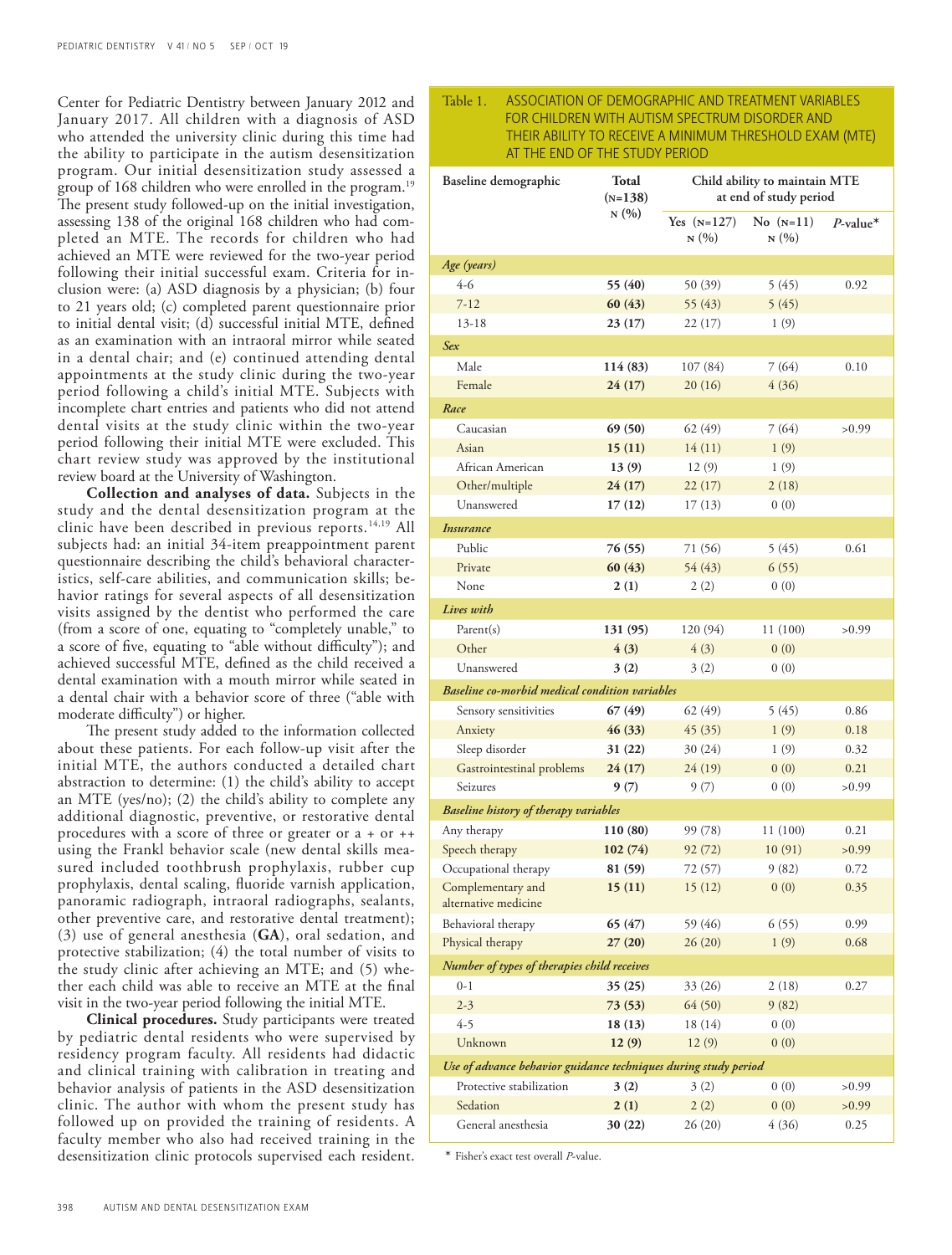Each patient in the desensitization program had an individualized care plan that included goal setting for future visits and pre-visit home preparation. At each visit, behavior guidance techniques, such as voice control and positive reinforcement, were incorporated into the dental desensitization program, with successive approximation toward set goals. The results of the visits were recorded using numerical scales; complete clinical protocols are described in the previous study.19

Statistical analysis. Frequencies and percentages were calculated for categorical variables. Fisher's exact test was used to evaluate the association between predictors of interest and ability to receive a follow-up MTE.

# Table 2. ASSOCIATION OF BEHAVIORAL VARIABLES FOR CHILDREN WITH AUTISM SPECTRUM DISORDER (ASD) AND THEIR ABILITY TO RECEIVE A MINIMUM THRESHOLD EXAM (MTE) AT THE END OF THE STUDY PERIOD

| <b>Behavioral variables</b>           | Total<br>$(N=138)$ | Child ability to maintain MTE<br>at end of study period |                     |                         |
|---------------------------------------|--------------------|---------------------------------------------------------|---------------------|-------------------------|
|                                       | N(%)               | Yes $(N=127)$<br>N(%)                                   | No $(N=11)$<br>N(%) | $P$ -value <sup>*</sup> |
| Caregiver-rated ASD severity          |                    |                                                         |                     |                         |
| Mild                                  | 32(23)             | 30 (24)                                                 | 2(18)               | 0.83                    |
| Moderate                              | 58 (42)            | 53 (42)                                                 | 5(45)               |                         |
| Severe                                | 26(19)             | 23(18)                                                  | 3(27)               |                         |
| Missing                               | 22(16)             | 21(17)                                                  | 1(9)                |                         |
| Level of challenging behaviors        |                    |                                                         |                     |                         |
| Low                                   | 69 (50)            | 63(50)                                                  | 6(55)               | >0.99                   |
| Moderate                              | 57(41)             | 53(42)                                                  | 4(36)               |                         |
| High                                  | 10(7)              | 10(8)                                                   | 0(0)                |                         |
| Unknown                               | 2(1)               | 1(1)                                                    | 1(9)                |                         |
| Social abilities                      |                    |                                                         |                     |                         |
| Cooperate during simple<br>activities | 123 (89)           | 112 (88)                                                | 11 (100)            | 0.61                    |
| Be involved in group<br>activities    | 91 (66)            | 86 (68)                                                 | 5(45)               | 0.18                    |
| Engage in shared activities           | 123 (89)           | 113 (89)                                                | 10(91)              | >0.99                   |
| Play with others                      | 88 (64)            | 82 (65)                                                 | 6(55)               | 0.53                    |
| Have friends                          | 52 (38)            | 49 (39)                                                 | 3(27)               | >0.99                   |
| <b>Communication skills</b>           |                    |                                                         |                     |                         |
| Be verbal                             | 75 (54)            | 71 (56)                                                 | 4(36)               | 0.50                    |
| Understand language                   | 66 (48)            | 62(49)                                                  | 4(36)               | 0.75                    |
| Follow one-step directions            | 97 (70)            | 88 (69)                                                 | 9(82)               | 0.73                    |
| Communicate with<br>written words     | 15(11)             | 15(12)                                                  | 0(0)                | 0.36                    |
| Use sign language                     | 4(3)               | 3(2)                                                    | 1(9)                | 0.30                    |
| Self-care skills                      |                    |                                                         |                     |                         |
| Dress oneself                         | 114 (83)           | 105(83)                                                 | 9(82)               | >0.99                   |
| Use toilet oneself                    | 119 (86)           | 110 (87)                                                | 9(82)               | 0.55                    |
| Bathe oneself                         | 89 (64)            | 83 (65)                                                 | 6(55)               | 0.52                    |
| Brush own teeth                       | 83 (60)            | 78 (61)                                                 | 5(45)               | 0.34                    |
| Brush own hair                        | 82 (59)            | 76 (60)                                                 | 6(55)               | 0.75                    |

\* Fisher's exact test overall *P*-value.

### Results

**Sample characteristics.** A total of 138 ASD children completed an initial MTE and were eligible for inclusion during the 24-month follow-up study period. Of these 138 children, 127 (92 percent) maintained the ability to receive MTE at their two-year follow up. The male-to-female ratio was 4.75:1. Subjects were grouped according to age: four- to six-year-olds (40 percent); seven- to 12-year-olds (43 percent); and 13- to 18-year-olds (17 percent). Half of the patients identified as Caucasian, and the other half was comprised of Asian, African American, and other races. Fifty-five percent had public insurance, while 43 percent had private insurance; two percent

had none. Nearly all subjects lived with their parents (95 percent).

The most common comorbid medical conditions were: sensory sensitivities (49 percent); anxiety (33 percent); sleep disorder (22 percent); gastrointestinal problems (17 percent); and seizures (seven percent). Most subjects (80 percent) received some form of behavioral or medical therapy, most frequently speech therapy (74 percent), occupational therapy (59 percent), and behavioral therapy (47 percent; Table 1).

Caregiver ratings of ASD severity were 23 percent mild, 42 percent moderate, and 19 percent severe. Half the subjects had low levels of challenging behaviors, while the other half had either moderate (41percent) or high levels (seven percent). Most subjects had some form of social skills: 89 percent had the ability to cooperate during simple activities and engage in shared activities, 66 percent were able to play with others and be involved with group activities, and 38 percent were reported to have friends. The communication skills of participants varied; 70 percent of children could follow one-step directions, and approximately half were verbal or could understand language. Very few children could communicate with written words (11 percent) or use sign language (three percent). Most participants were able to perform self-care activities. More than 80 percent could dress and use the toilet independently, and approximately 60 percent could bathe, brush their teeth, or brush their hair by themselves. No behavioral variable was significantly associated with maintaining the ability to receive an MTE during the study period (Table 2). There were no significant associations between patient characteristics and ability to maintain an MTE during the study period (Tables 1 and 2).

**Ability to receive MTE during the study period.**  All subjects had achieved an MTE at baseline to be included in this study. Of these 138 children, 127 (92 percent) maintained the ability to receive MTE at their two-year follow up. Most children (80 percent) maintained the ability to receive an exam at every-single appointment throughout the entire 24-month study period. Most patients (66 percent) who maintained the ability to receive an exam had three to six appointments during the study period, corresponding with a four- to six-month recall interval. Twelve percent of participants failed to accept an MTE at some point during the course of the study, but 60 percent of those children regained the ability by the end of the study period. Over half of the children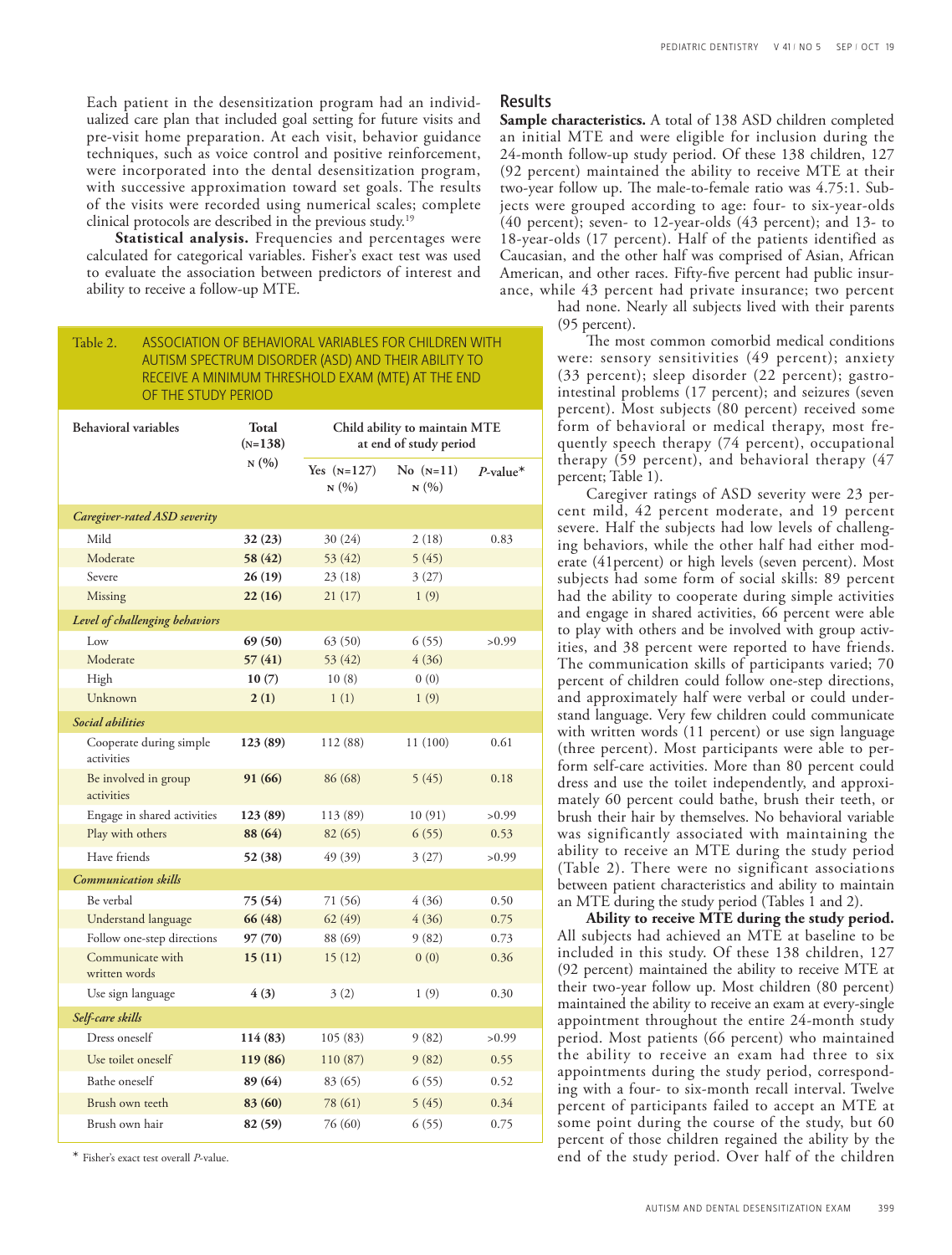

Figure 1. Minimum threshold exam (MTE) success rates. Most subjects (80 percent) never failed an examination; 12 percent of the population successfully received an exam, later failed an exam, but ultimately successfully received an exam(s) by the end of the two-year period. Only eight percent of subjects received their first MTE but were unable to successfully achieve another exam.



Figure 2. Advanced behavior guidance techniques (ABGTs) used during study period. One quarter of the population required ABGTs; 22 percent of subjects utilized general anesthesia for their care. Very few used sedation (two percent) or protective stabilization (one percent).



Figure 3. Additional dental procedure performed. Graphical representation of the new dental procedures (dental skills) performed by subjects, displayed as what percent of the population performed each procedure.

who failed and regained the ability to receive an MTE had in excess of eight clinic visits over the two-year period. Eight percent failed to accept an MTE during the study period and never regained the skill (Figure 1).

During the study period, one quarter of subjects required ABGTs: treatment under GA (22 percent); protective stabilization (two percent); or oral sedation (one percent; Figure 2). There was no association between a subject's ability to continue receiving exams and treatment under GA.

**New dental skills acquired.** In addition to maintenance of MTE, the most common new dental skill achievements were acceptance of toothbrush prophylaxis (83 percent) and permitting fluoride varnish application (77 percent). Sensoryinvasive skills were acquired with lower frequency: intraoral radiographs (39 percent); hand scaling (38 percent); panoramic radiograph (22 percent); sealants (17 percent); and restorations (16 percent; Figure 3). There were no significant differences in new dental skill accomplishment between study years one and two (data not shown).

The relationship between subject characteristics (age, caregiver-rated ASD severity, number of clinic visits) and dental skills acquisition was assessed by examining a child's ability to accept fluoride application, rubber cup prophylaxis, and intraoral radiographs (Table 3). Age and ASD severity were statistically significantly associated with a child's ability to cooperate for intraoral radiographs. While 27 percent of four- to sixyear-olds were able to accept intraoral radiographs, 65 percent of teenagers accomplished this skill (*P*<0.01). Children with caregiver-rated severe ASD were less than half as likely to achieve radiographs as their peers with mild caregiver-rated ASD (*P*=0.03). The total number and frequency of visits to

Table 3. ADDITIONAL DENTAL SKILLS OBTAINED

| DURING STUDY PERIOD AND ASSOCIATED<br><b>DESCRIPTIVE CHARACTERISTICS</b> |                                   |                                   |                                  |  |  |  |
|--------------------------------------------------------------------------|-----------------------------------|-----------------------------------|----------------------------------|--|--|--|
| Descriptive<br>characteristics                                           | Additional skill                  |                                   |                                  |  |  |  |
|                                                                          | Fluoride<br>N(%)                  | Rubber cup<br>prophylaxis<br>N(%) | Intraoral<br>radiographs<br>N(%) |  |  |  |
| Age (years)                                                              |                                   |                                   |                                  |  |  |  |
| $4-6$                                                                    | 40 (73)                           | 22(40)                            | 15(27)                           |  |  |  |
| $7 - 12$                                                                 | 48 (80)                           | 31(52)                            | 24(40)                           |  |  |  |
| $13 - 18$                                                                | 18 (78)                           | 14(61)                            | 15(65)                           |  |  |  |
| $P$ -value*                                                              | 0.66                              | 0.20                              | < 0.01                           |  |  |  |
|                                                                          | Autism spectrum disorder severity |                                   |                                  |  |  |  |
| Mild                                                                     | 25(78)                            | 20(63)                            | 17(53)                           |  |  |  |
| Moderate                                                                 | 44 (76)                           | 25(43)                            | 23(40)                           |  |  |  |
| Severe                                                                   | 17(65)                            | 9(35)                             | 5(20)                            |  |  |  |
| Missing                                                                  | 20(91)                            | 13 (59)                           | 9(41)                            |  |  |  |
| $P$ -value*                                                              | 0.53                              | 0.09                              | 0.03                             |  |  |  |
| <b>Clinical</b> visits                                                   |                                   |                                   |                                  |  |  |  |
| $1 - 2$                                                                  | 13 (48)                           | 7(26)                             | 7(26)                            |  |  |  |
| $3-6$                                                                    | 78 (90)                           | 51 (59)                           | 39 (45)                          |  |  |  |
| $7+$                                                                     | 15(63)                            | 9(38)                             | 8(33)                            |  |  |  |
| $P$ -value*                                                              | < 0.01                            | < 0.01                            | 0.18                             |  |  |  |

\* Fisher's exact test overall *P*-value.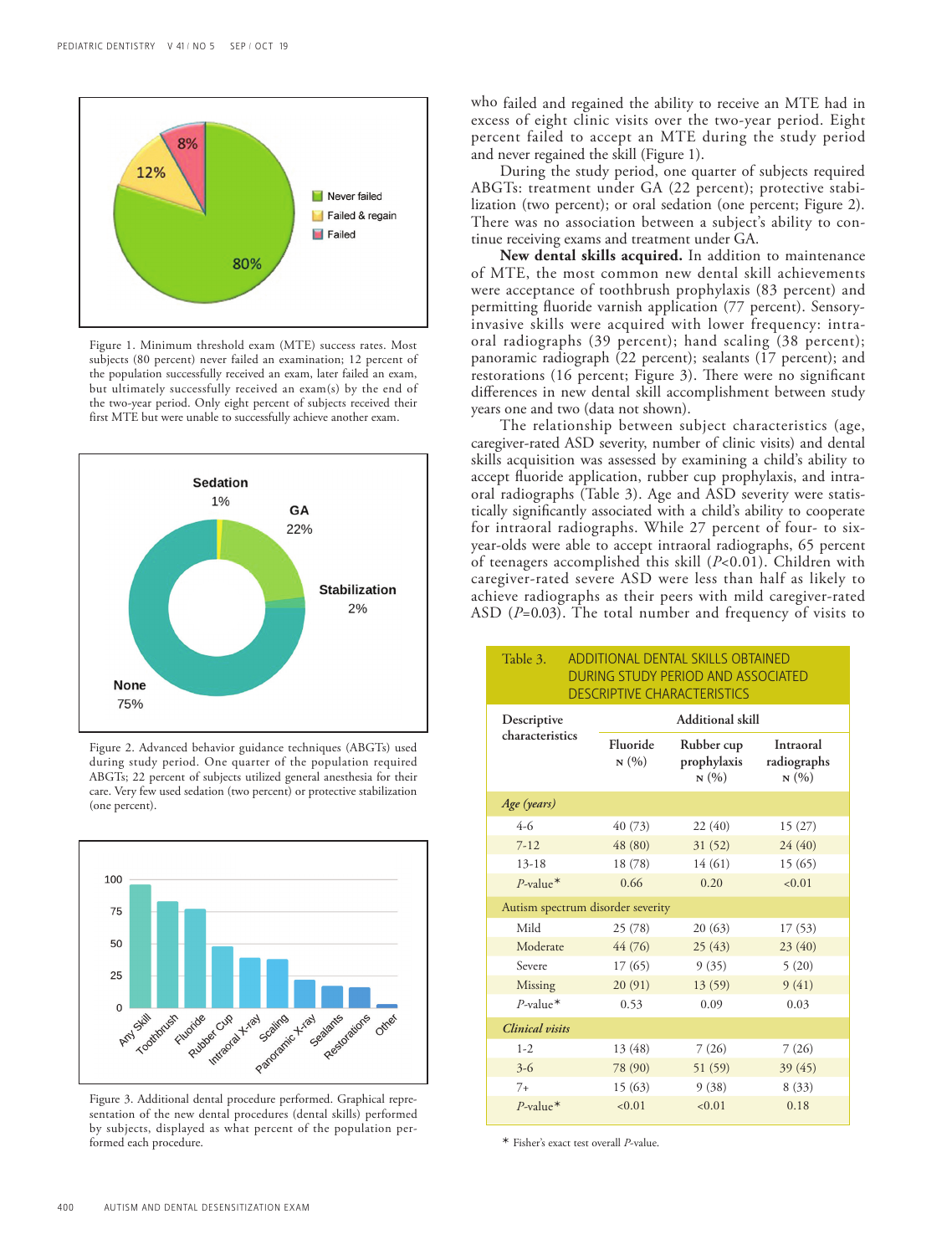| Table 4.<br>ASSOCIATION OF CLINIC VISITS OVER STUDY<br>PERIOD AND MINIMUM THRESHOLD EXAM (MTE)<br><b>MAINTENANCE</b> |                  |                               |                   |           |                         |
|----------------------------------------------------------------------------------------------------------------------|------------------|-------------------------------|-------------------|-----------|-------------------------|
| Minimum<br>threshold<br>exam                                                                                         |                  | Total number of clinic visits |                   |           | $P$ -value <sup>*</sup> |
|                                                                                                                      | $1 - 2$<br>N(96) | $3-6$<br>N(96)                | $\geq$ 7<br>N(96) | N(96)     |                         |
| Never failed                                                                                                         | 26(19)           | 73(53)                        | 11(8)             | 110 (80)  |                         |
| Failed and regained<br>at end of study                                                                               | 0(0)             | 7(5)                          | 10(7)             | 17(12)    |                         |
| Failed and did not<br>regain at end of<br>study                                                                      | 1(1)             | 7(5)                          | 3(2)              | 11(8)     |                         |
| Total                                                                                                                | 27(20)           | 87(63)                        | 24(17)            | 138 (100) | < 0.01                  |

\* Fisher's exact test overall *P*-value.

the clinic was positively associated with skill attainment. Those who were seen three to six times during the study period (correlating to a four- to six-month recall) had the greatest frequency of completing successful exams (Table 4) compared to their peers seen at different frequencies. The same fourto six-month recall participants also had the highest success with fluoride varnish application and rubber cup prophylaxis (Table 3).

#### **Discussion**

This study evaluated a sample of ASD children who received care in a university-based dental clinic. The results show that, once the MTE had been achieved, nearly all children maintained the skill over the two-year study period. This was observed in a heterogeneous population that included a wide variety of ages, comorbid conditions, and ASD severity. Despite present opinion that consistency is important for many patients with autism, the fact that this result was achieved even when all patients received treatment from multiple dentists and assistants is encouraging.

The study that preceded this one<sup>19</sup> reported that  $87.5$ percent of ASD children learned to receive an MTE through desensitization. This study adds to those findings, indicating that once the exam skill is attained it can be maintained for at least two years. No specific characteristics were identified that were associated with a patient losing the ability to accept a dental examination over the study period. This may be due to the small number of patients who were unable to maintain the MTE.

A small portion of the subjects (12 percent) failed MTE but regained the ability to receive a dental examination at some point during the study period. Of these children, over half had eight or more visits during the two-year follow-up. This may indicate a concerted effort on the part of the families and the clinic to regain learned dental skills. The results suggest that behavioral progress can be variable. Some patients may experience a "one step forward, two steps back" phenomenon. For these children, it appears that redoubling behavior modification efforts may be beneficial.

Previous research indicates that factors such as ASD severity, age, gender, and levels of challenging behaviors can be associated with patient cooperation.<sup>19</sup> Dangulavanich et al. found that verbal skills were associated with cooperation: 77 percent of children with no verbal skills were uncooperative, and 63 percent who used sentences were cooperative. They showed that 85 percent of those who were not toilet trained were uncooperative.<sup>21</sup> By contrast, in the present study there was no statistically significant association between ASD severity, challenging behaviors, age, sex, race, or any other factors and the ability to maintain an MTE. A trend suggested that patients with severe ASD may be less likely to maintain MTE; however, this finding was not statistically significant. These and other results that were not statistically significant may be partially explained by the patient inclusion criteria for the study: All subjects had already achieved an MTE. This indicates that many of the patients had a relatively high baseline level of cooperation. The authors may have also been underpowered to detect differences, given the homogeneity in a group that has already demonstrated the ability to achieve the outcome of interest.

**Additional dental procedures performed.** Nearly all children were able to gain additional dental skills during the study. Yet it is important to recognize that less than half received preventive services that are considered to be standard of care in pediatric dentistry (rubber cup prophylaxis and radiographs). Basic procedures such as accepting toothbrush prophylaxis and fluoride varnish were the most common accomplishments. A small-scale study that reported the abilities of ASD children to perform certain dental tasks revealed similar trends to our study; the majority of participants allowed an examination with a mirror while seated in a dental chair, placement of fluoride, and dental prophylaxis. Patients enrolled in that study had much more difficulty with operative dental procedures.<sup>21</sup>

The authors noted statistically significant associations between dental skills attained and age, caregiver-rated ASD severity, and number of clinic visits. Typically, developing children generally learn more dental skills as their age increases. Similarly, this study found that older ASD children were more likely than younger peers to allow intraoral radiographs. This correlates with another recent study's findings that increasing age led to higher levels of cooperation in ASD children.<sup>21</sup> They found that 11 to 18-year-olds were 11 times more likely to cooperate for dental examinations than their younger counterparts.21 Children with milder ASD also received rubber cup prophylaxis and intraoral radiographs more frequently than their severely affected peers. This has important implications for planning treatment and setting parent expectations. It may not be realistic for very young children and those with severe ASD to receive intraoral radiographs.

Children receiving preventive care at routine four- to six-month intervals were more likely than those with less frequent visits to successfully receive dental examination, fluoride varnish, rubber cup prophylaxis, and intraoral radiographs. This finding is likely due to the fact that children who were able to receive standard preventive treatments were generally only seen at periodic intervals. Those who visited more frequently may have done so in an attempt to achieve those skills, while those who came less frequently may have experienced less success as a result of having fewer opportunities to practice.

The difference in dental procedures performed during study period year one and two was assessed. The authors expected to see a higher rate of procedures accomplished during year two. However, there were no major differences between the two years. A two-year period may have been too short to appreciate the long-term positive effects of a desensitization program.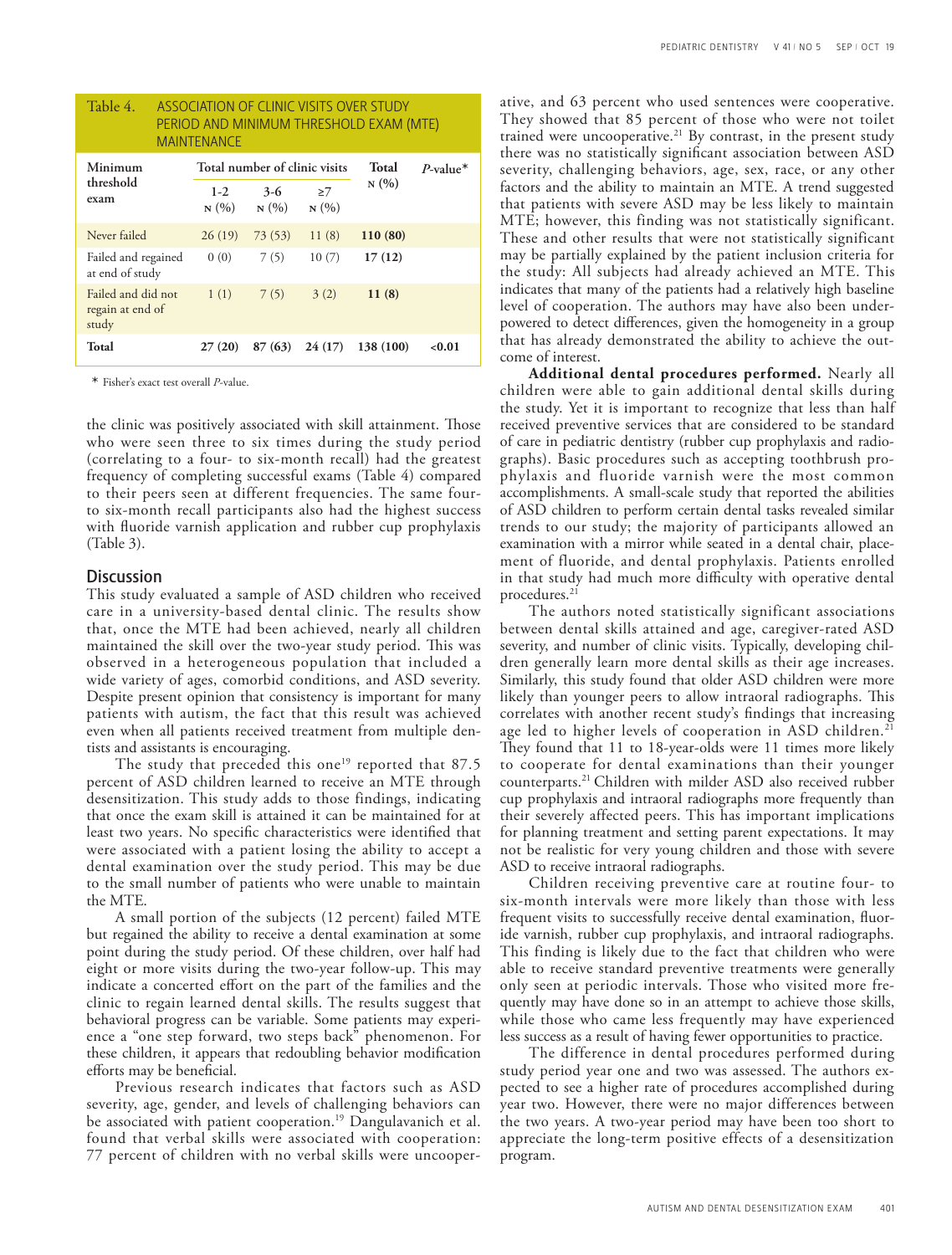**ABGTs.** ABGTs are frequently utilized for treatment of ASD children. Recognizing the behavioral challenges that many of these children present, parents of ASD children have a higher acceptance of ABGTs than those of typically developing peers.7 In our population, 22 percent received treatment under GA during the study period. Others have also reported a high prevalence (37 percent) of GA for ASD children. 8 The fact that many children received services under GA is important. In our study, this was likely the result of a clinical philosophy of caring for children in a way that preserves longterm cooperation. This is reflected not only in the high rate of GA utilization but also in the small number of children who received restorative treatment in the clinic setting. This reflects findings of a recent study where use of GA for ASD children was not associated with behavior.<sup>21</sup> That study showed that the majority of children were cooperative for preventative procedures (63 percent) but were uncooperative for operative procedures without a local anesthetic (83 percent) or with a local anesthetic (72 percent).21 This is similar to the present study's observation that many children tolerate exams but success with more invasive procedures is more variable.

While dental sedation for ASD children has been well documented in the literature,<sup>22-24</sup> few participants in this study received oral sedation (one percent). Sedation of ASD patients can be highly unpredictable for both medication and behavior response.<sup>25</sup> The availability and predictability of GA at the study location likely influenced providers to provide invasive procedures in that manner. There was also limited use of protective stabilization. This was because, like other desensitization studies, 9,14,17,19 the goal of the program was to build upon positive dental experiences.

**Limitations and future research.** This study was limited by its retrospective observational design. Randomized controlled trials and studies with comparison groups are needed to provide more accurate and detailed information about the characteristics and abilities of ASD children. All patients in this study lived at home, and over half had public insurance. These characteristics may limit the generalizability of the study. Description of patient characteristics relied upon an initial caregiver survey and is limited by the accuracy of their responses.

## **Conclusions**

Based on the study's results, the following conclusions can be made:

- 1. Most children with autism spectrum disorder who learn to receive an oral examination will maintain that ability over time.
- 2. Twenty five percent of ASD children in the desensitization program required advanced behavior guidance techniques during the two-year study: 22 percent general anesthesia; two percent protective stabilization; and one percent oral sedation.
- 3. ASD children acquire new dental skills at a variable rate. Therefore, when treating ASD patients, even though new skills can be gained through desensitization, it is important to consider that some will require advanced behavior guidance techniques. Clinics providing care for children and adults with special health care needs should be prepared for this, and public health resources should be allocated accordingly.

#### References

- 1. Baio J, Wiggins L, Christensen DL, et al. Prevalence of autism spectrum disorder among children aged 8 years. Autism and Developmental Disabilities Monitoring Network, 11 Sites, United States, 2014. MMWR Surveill Summ 2018;67(No. SS-6):1-23.
- 2. Hernandez P, Ikkanda Z. Applied behavior analysis: behavior management of children with autism spectrum disorders in dental environments. J Am Dent Assoc 2011; 142(3):281-7.
- 3. Lai B, Milano M, Roberts MW, Hooper SR. Unmet dental needs and barriers to dental care among children with autism spectrum disorders. J Autism Dev Disord 2012; 42(7):1294-303.
- 4. McKinney CM, Nelson T, Scott JM, Heaton LJ, Vaughn MG, Lewis CW. Predictors of unmet dental need in children with autism spectrum disorder: results from a national sample. Acad Pediatr 2014;14(6):624-631.
- 5. Bloom B, Cohen RA, Freeman G. Summary health statistics for US children: National Health Interview Survey, 2010. National Center for Health Statistics. Vital Health Stat 2011;10:250.
- 6. Marshall J, Sheller B, Williams BJ, Mancl L, Cowan C. Cooperation predictors for dental patients with autism. Pediatr Dent 2007;29(5):369-76.
- 7. Marshall J, Sheller B, Mancl L, Williams BJ. Parental attitudes regarding behavior guidance of dental patients with autism. Pediatr Dent 2008;30(5):400-7.
- 8. Loo CY, Graham RM, Hughes CV. Behaviour guidance in dental treatment of patients with autism spectrum disorder. Int J Paediatr Dent 2009;19(6):390-8.
- 9. Kuhaneck HM, Chisholm EC. Improving dental visits for individuals with autism spectrum disorders through an understanding of sensory processing. Spec Care Dentist 2012;32(6):229-33.
- 10. Backman B, Pilebro C. Visual pedagogy in dentistry for children with autism. ASDC J Dent Child 1999;66(5): 325-31, 294.
- 11. Isong IA, Rao SR, Holifield C, et al. Addressing dental fear in children with autism spectrum disorders: a randomized controlled pilot study using electronic screen media. Clin Pediatr (Phila) 2014;53(3):230-7.
- 12. Lowe O, Lindemann R. Assessment of the autistic patient's dental needs and ability to undergo dental examination. ASDC J Dent Child 1985;52(1):29-35.
- 13. Pilebro C, Backman B. Teaching oral hygiene to children with autism. Int J Paediatr Dent 2005;15(1):1-9.
- 14. Nelson TM, Sheller B, Friedman CS, Bernier R. Educational and therapeutic behavioral approaches to providing dental care for patients with autism spectrum disorder. Spec Care Dentist 2015;35(3):105-13.
- 15. Orellana LM, Martinez-Sanchis S, Silvestre FJ. Training adults and children with an autism spectrum disorder to be compliant with a clinical dental assessment using a TEACCH-based approach. J Autism Dev Disord 2014;44 (4):776-85.
- 16. Luscre DM, Center DB. Procedures for reducing dental fear in children with autism. J Autism Dev Disord 1996; 26(5):547-56.
- 17. Cuvo AJ, Godard A, Huckfeldt R, DeMattei R. Training children with autism spectrum disorders to be compliant with an oral assessment. Res Autism Spectr Disord 2010; 4(4):681-96.